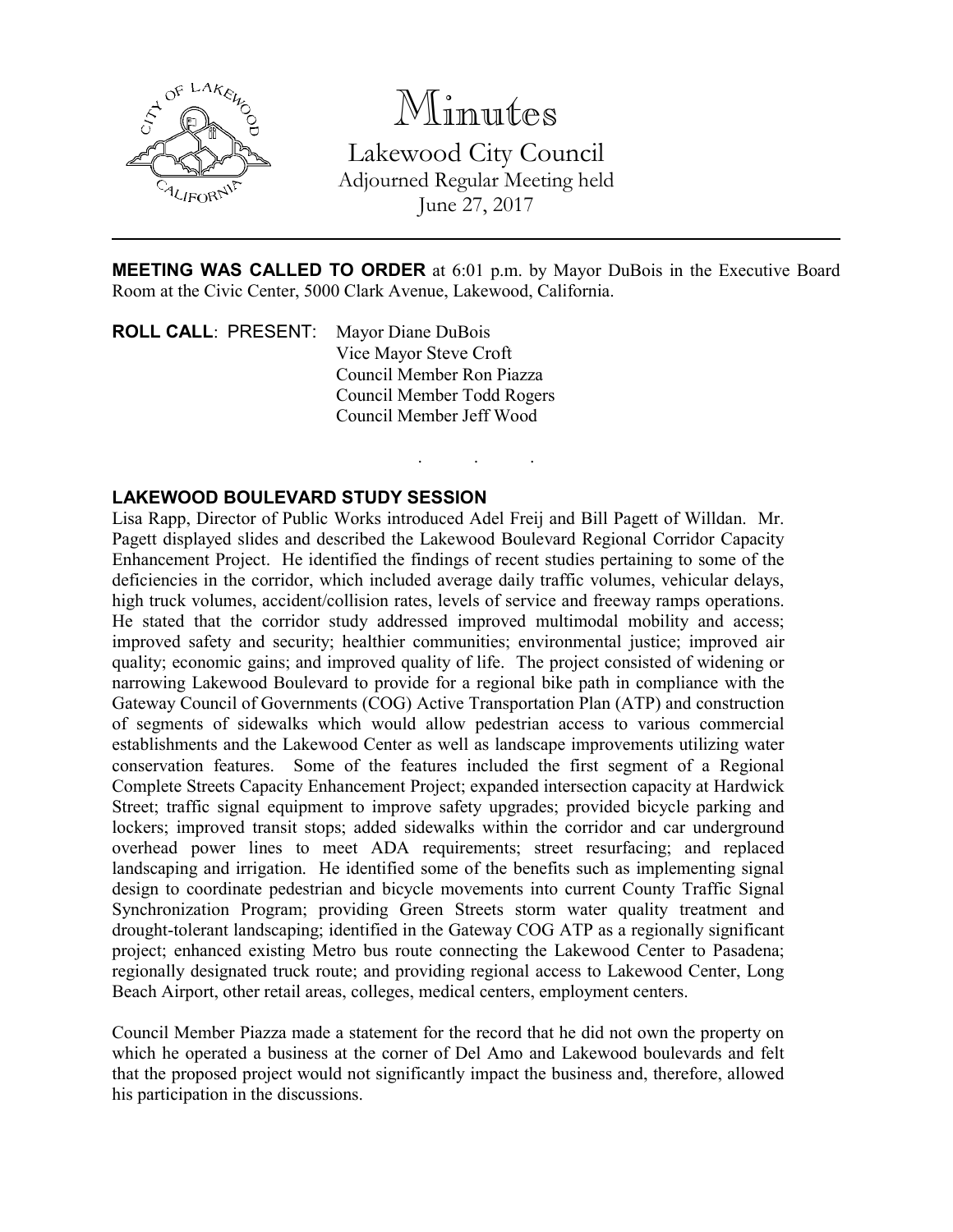City Council Minutes June 27, 2017 Page 2

### LAKEWOOD BOULEVARD STUDY SESSION - Continued

Mr. Pagett presented the various plan concepts and cost estimates for each variation. He added that the Gateway Cities COG and Metro had approved \$3.6 million for the preliminary design, environmental clearance and final design. He explained that some of the possible funding sources included Measure R, Measure M, SB-1 and Federal Highway Funds.

Ms. Rapp explained that the recommended design of concept 2A included the removal of the Southern California Edison poles and would be proposed for funding, but should the effort prove unsuccessful, there would still remain the basic plan intact with some minor modifications as concept 2B to allow moving forward.

Council Member Croft expressed appreciation for the potential addition of the sections of sidewalks which currently did not exist and noted the benefits of locating the bike trails away from the streets providing some distance from traffic for families using the trails.

Council Member Piazza stated that in light of the passage of Measure M, he observed that the City was due its fair share of the funds to benefit the residents and noted the importance of maintaining Lakewood as a forerunner and model to the region with this project.

Council Member Wood expressed concerns with the design plans as they related to adjacent cities and with the project selection of Lakewood Boulevard rather than other major streets in the City, such as Del Amo Boulevard.

Mayor DuBois commented that from Metro's standpoint, when it came to transportation issues, the focus was not on individual cities but rather on the benefits to the region.

Mr. Pagett responded to Council Member Rogers' inquiries pertaining to the uncertainty of funding by stating that agencies like Metro and the State had indicated a preference to fund projects that were shovel ready. Council Member Rogers stated the importance of proceeding with a design that would prevent the loss of trees if the undergrounding funding fell through.

#### COUNCIL MEMBER PIAZZA MOVED AND COUNCIL MEMBER CROFT SECONDED TO APPROVE STAFF'S RECOMMENDATION OF SELECTING DESIGN CONCEPT 2A WITH THE OPTION TO SELECT 2B PENDING FUNDING

Responding to Council Member Wood's request for a timeline, Ms. Rapp discussed the project schedule along with the next steps which included selecting a design concept; authorization for environmental clearance and final design; establishing Underground District for Lakewood Boulevard from Del Amo Boulevard to the north city limit; continuing outreach to transit partners; continuing participation in the corridor committee meetings; and applying for construction funding sources.

UPON ROLL CALL VOTE, THE MOTION WAS APPROVED:

AYES: COUNCIL MEMBERS: Wood, Piazza, Croft, Rogers and DuBois NAYS: COUNCIL MEMBERS: None